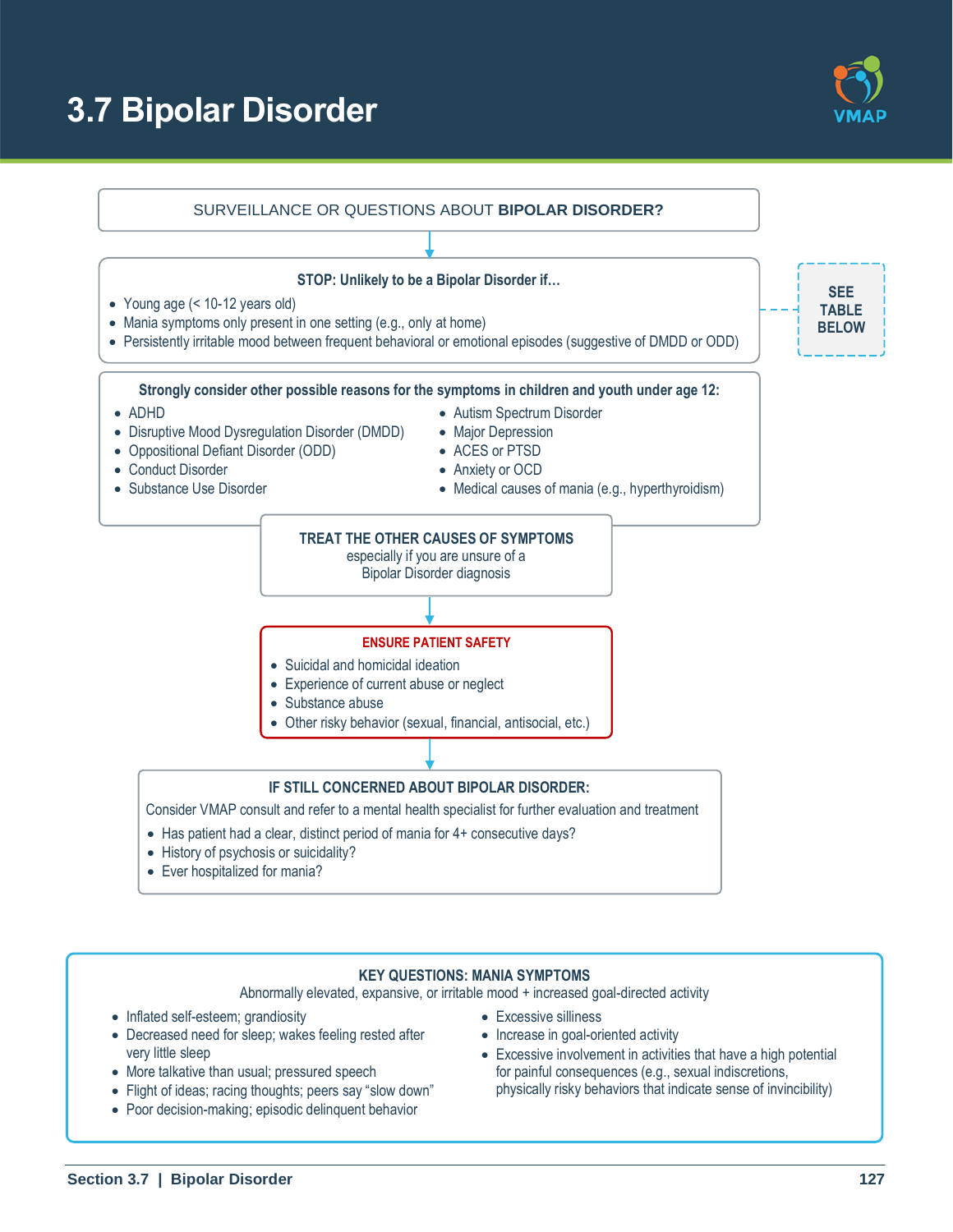## **VMAP Guide v1.0 [www.vmap.org](https://vmap.org/)**

| <b>Mania</b><br><b>Symptoms</b>                                                |             | Elevated,<br>expansive<br>mood                                      | Irritability                                                                       | Increased<br>energy                                            | Inflated self-<br>esteem;<br>Grandiosity      | Decreased<br>need for sleep                          | More talkative;<br>Pressured<br>speech  | Flight of ideas;<br>Racing<br>thoughts               | <b>Distractibility</b>                                 | Increase in<br>goal-directed<br>behavior;<br>Psychomotor<br>Agitation | Involvement in<br>activities with a<br>high potential<br>for painful<br>consequences |
|--------------------------------------------------------------------------------|-------------|---------------------------------------------------------------------|------------------------------------------------------------------------------------|----------------------------------------------------------------|-----------------------------------------------|------------------------------------------------------|-----------------------------------------|------------------------------------------------------|--------------------------------------------------------|-----------------------------------------------------------------------|--------------------------------------------------------------------------------------|
| Always consider medical explanations for mania<br>Other Conditions to Consider | <b>ADHD</b> | Brief, extreme<br>excitement is<br>common                           | Poor<br>frustration<br>tolerance is<br>common                                      | Hyperactivity                                                  |                                               | Chronic sleep<br>difficulties are<br>common          | Hyperactivity                           | Hyperactivity                                        | Inattention                                            | Hyperactivity                                                         | Impulsivity                                                                          |
|                                                                                | ODD         |                                                                     | "Often loses<br>temper;"<br>"Touchy or<br>easily<br>annoyed"                       |                                                                | Defiance can<br>resemble this                 |                                                      |                                         |                                                      |                                                        |                                                                       |                                                                                      |
|                                                                                | DMDD        | Persistently<br>irritable or<br>angry mood                          |                                                                                    | Behavioral<br>outbursts can<br>resemble this                   | Behavioral<br>outbursts can<br>resemble this  |                                                      |                                         |                                                      |                                                        | Behavioral<br>outbursts can<br>resemble<br>psychomotor<br>agitation   |                                                                                      |
|                                                                                | <b>NDD</b>  | Recovery from<br>depressed<br>mood<br>misinterpreted<br>as euphoria | Irritable mood<br>rather than sad<br>mood                                          |                                                                |                                               | Insomnia is<br>common                                |                                         |                                                      | Difficulties with<br>concentration                     | Psychomotor<br>agitation is<br>common                                 | Self-harm                                                                            |
|                                                                                | Anxiety     |                                                                     | Irritability is<br>common                                                          |                                                                |                                               | Sleep<br>difficulties are<br>common                  |                                         | Worry can be<br>experienced<br>as racing<br>thoughts | Anxiety<br>impairs<br>concentration                    | Psychomotor<br>agitation is<br>common                                 |                                                                                      |
|                                                                                | SUD         | Euphoric mood<br>while on<br>substance                              | Irritability while<br>on substance<br>or during<br>withdrawal<br>from<br>substance | Increased<br>energy while<br>on substance                      | <b>Brief</b><br>improvement<br>in self-esteem | Decreased<br>need for sleep<br>while on<br>substance | More talkative<br>while on<br>substance | Racing<br>thoughts while<br>on substance             | Concentration<br>difficulties<br>while on<br>substance | Increased<br>goal-directed<br>behavior while<br>on substance          | Impulsivity<br>while on<br>substance                                                 |
|                                                                                | <b>ASD</b>  |                                                                     | <b>Behavior</b><br>dysregulation<br>resembling<br>irritability                     | <b>Behavior</b><br>dysregulation<br>resembling<br>irritability |                                               |                                                      |                                         |                                                      |                                                        |                                                                       | Impulsivity can<br>resemble this                                                     |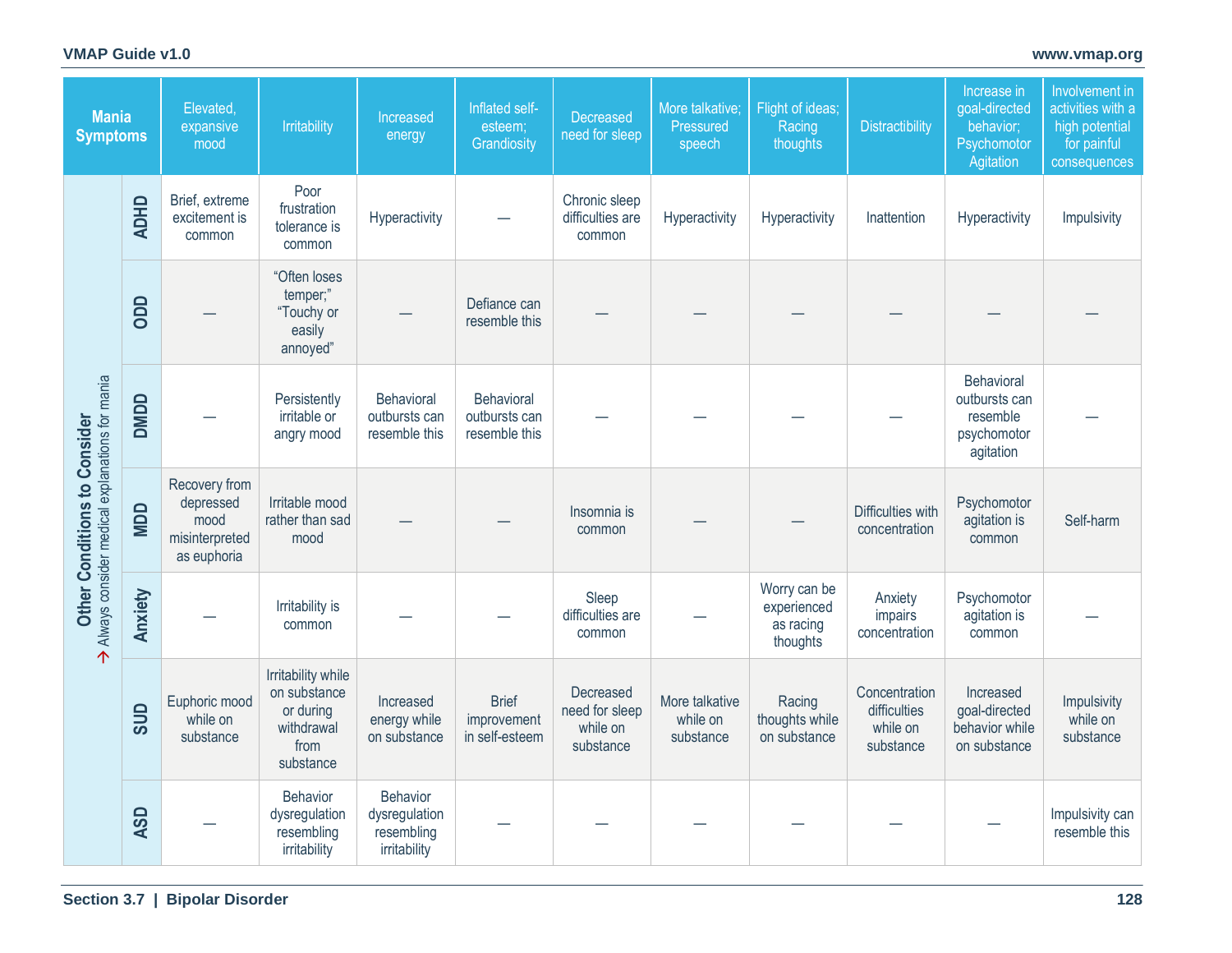## **EVIDENCE-BASED INTERVENTIONS FOR BIPOLAR DISORDER**

Pharmacotherapy is essential for the successful treatment of bipolar disorder (Murray, 2017).

Adjunctive behavioral health treatment is effective in optimizing stable mood to prevent relapse. At this time, no behavioral interventions have been found to be effective at reducing acute mania symptoms (Reinares, 2014).

Refer to Mental Health specialist to help with:

| <b>First Line Treatments</b>                                     |                                                                                                                                                                                                                                                                                                                                                                                                                     |  |  |  |
|------------------------------------------------------------------|---------------------------------------------------------------------------------------------------------------------------------------------------------------------------------------------------------------------------------------------------------------------------------------------------------------------------------------------------------------------------------------------------------------------|--|--|--|
| Psychoeducation                                                  | Provision of information about the nature, causes, course, treatments, and key coping strategies for<br>Bipolar Disorder to the patient and family. The goal is to optimize their detection of prodromes of<br>depression and mania, ongoing stress management, and adherence to medication and<br>psychosocial treatments. Psychoeducation may be delivered individually or in group settings.                     |  |  |  |
| <b>Second Line Treatments</b>                                    |                                                                                                                                                                                                                                                                                                                                                                                                                     |  |  |  |
| <b>Cognitive Behavioral Therapy (CBT)</b>                        | CBT works to identify and adjust thoughts and behaviors that contribute emotional distress mood<br>symptoms. Applied to Bipolar Disorder, CBT helps the patient address depressive symptoms and<br>feelings of guilt/shame about manic episodes. Patients also engage in practical problem solving<br>and learn coping strategies to manage strong emotions.                                                        |  |  |  |
| <b>Family-Focused Therapy (FFT)</b>                              | FFT is based on the idea that patient outcomes are improved with support of family, particularly in<br>families with high expressed emotion. FFT focuses on optimizing communication styles between<br>patients and their family members with the goal of improving relationship functioning.                                                                                                                       |  |  |  |
| <b>Third Line Treatments</b>                                     |                                                                                                                                                                                                                                                                                                                                                                                                                     |  |  |  |
| <b>Interpersonal and Social</b><br><b>Rhythm Therapy (IPSRT)</b> | IPSRT focuses on helping patients regulate their social and sleep rhythms through improving<br>structure of daily routines and emphasizing sleep hygiene practices. It is unclear whether IPSRT<br>represents a "stand-alone" therapy for Bipolar Disorder or if it is better conceptualized as<br>Psychoeducation and behavioral strategies that can be found as essential parts of the therapies<br>listed above. |  |  |  |
| <b>Peer Interventions</b>                                        | Peer interventions such as peer support groups or individual support have been found to be helpful<br>in reducing stigma of the illness and social isolation. There may be risks if the peers delivering the<br>intervention are not properly trained.                                                                                                                                                              |  |  |  |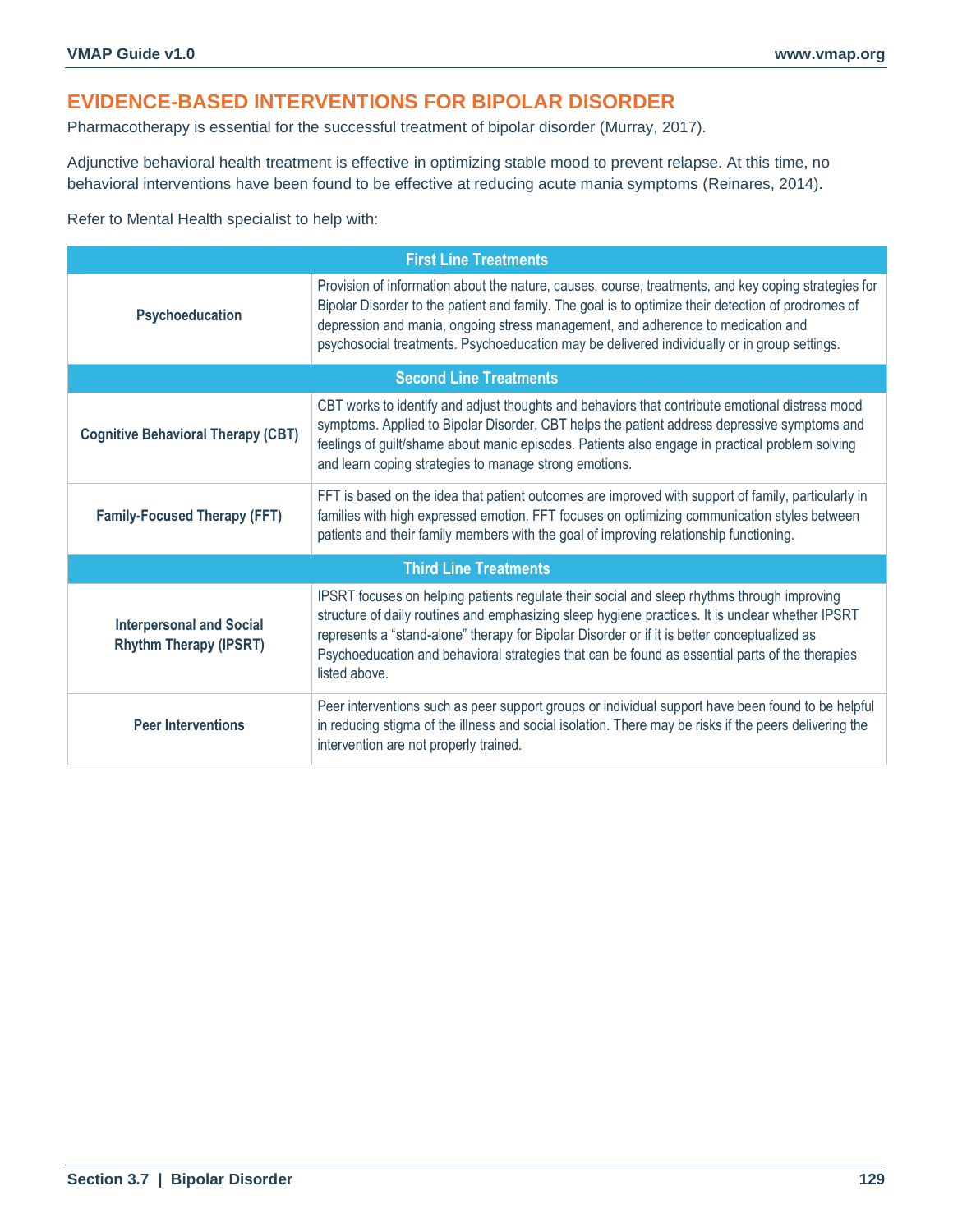## **PCP ROLE IN MEDICATIONS WHEN PARTNERING WITH PSYCHIATRY**

- Prioritize sleep promotion: Consider a medication choice that is more sedating for a child with increasing manic symptoms.
- Follow closely for symptom progression. Sleep is a useful measure for tracking symptom change over time.
- Collateral information from family is important, since insight gets impaired in active mania.
	- **Medication guidelines will focus on treating mania or hypomania.**
	- **When treating depression in a person with bipolar disorder, avoid using antidepressants without a mood stabilizer. Treating with antidepressants alone can precipitate mania. Maintain communication with psychiatry and/or psychology.**

| Name of drug | <b>Starting dose</b>                                                      | <b>Target dose</b>                                                    | <b>Maximum</b><br>dose/day                                  | <b>Increase</b>                 | <b>Monitoring</b>                                                                         | <b>Considerations (incl. FDA approval age)</b>                                                                                                                                                                                                |
|--------------|---------------------------------------------------------------------------|-----------------------------------------------------------------------|-------------------------------------------------------------|---------------------------------|-------------------------------------------------------------------------------------------|-----------------------------------------------------------------------------------------------------------------------------------------------------------------------------------------------------------------------------------------------|
| Risperidone  | 0.25mg                                                                    | 2.5mg                                                                 | 6 <sub>mg</sub>                                             | $0.25 - 0.5$ mg<br>every 3 days | • Weight, fasting lipids<br>and glucose                                                   | Most risk of extrapyramidal side effects<br>$(10+)$                                                                                                                                                                                           |
| Aripiprazole | 2mg                                                                       | 10 <sub>mg</sub>                                                      | 30 <sub>mg</sub>                                            | 2mg every<br>3 days             | • AIMS (Abnormal<br><b>Involuntary Movement</b><br>Scale)                                 | Akathisia, weight gain more common than with adults<br>$(10+)$                                                                                                                                                                                |
| Lurasidone   | 20 <sub>mg</sub>                                                          | (none identified)                                                     | 80 <sub>mg</sub>                                            | 20mg every<br>3 days            | • Increases Prolactin level<br>• Can cause priapism                                       | Take with 350+ calories of food<br>$(10+)$                                                                                                                                                                                                    |
| Asenapine    | 2.5mg twice<br>daily                                                      | 2.5-10mg twice<br>daily                                               | 20 <sub>mg</sub>                                            | 2.5mg every<br>3 days           | • Tardive Dyskinesia                                                                      | Sublingual, twice daily dosing<br>$(10+)$                                                                                                                                                                                                     |
| Quetiapine   | 25mg twice daily                                                          | up to 400mg<br>daily, divided<br><b>BID</b>                           | 800 <sub>mg</sub>                                           | 25-50mg every<br>3 days         |                                                                                           | Orthostatic hypotension and sedation can be notable<br>$(10+)$                                                                                                                                                                                |
| Olanzapine   | 2.5mg                                                                     | 10 <sub>mg</sub>                                                      | 20 <sub>mg</sub>                                            | 2.5-5mg every<br>3 days         |                                                                                           | Most prominent weight gain, very sedating<br>$(13+)$                                                                                                                                                                                          |
| Lithium*     | 300mg, 3 times<br>daily $(>30kg)$ ,<br>300mg, 2 times<br>daily $(<30 kg)$ | <b>Maintenance:</b><br>titrate to 0.8<br>mEq/L serum<br>concentration | <b>Maintenance:</b><br>$1.0$ mEq/L<br>Acute:<br>$1.2$ mEq/L | >30kg: 300mg<br>every 3 days    | CBC, TSH, BMP, lithium level<br>(12hr after last dose/right<br>before next dose) HcG test | It works well, but weight gain, increased thirst, renal<br>damage, thyrotoxicity risks exist. Narrow therapeutic<br>range - careful with heat/avoid dehydration, ensure<br>hydration, avoid NSAIDs. Reduces suicide risk. Can<br>worsen acne. |

*Note: all medication information should be verified using current PDR*

\*Other mood stabilizers: carbamazepine, lamotrigine, oxcarbamazepine, Divalproax Sodium — significant side effects, requires lab testing.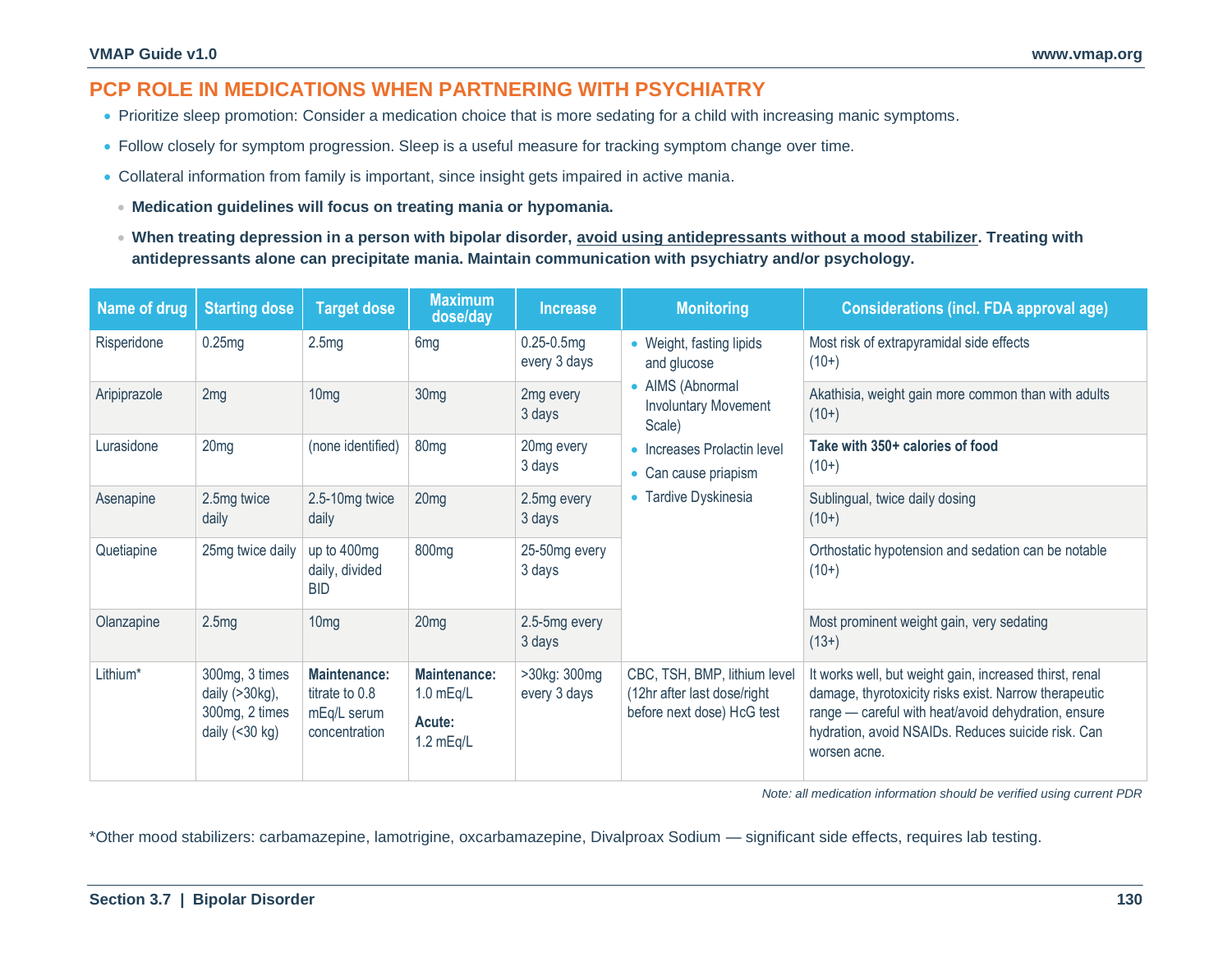## **PROVIDER TIPS & CLINICAL PEARLS**

## **Epidemiology**

- **Average age of onset (USA): 20 years old**
- Prevalence: 2.4% (lifetime), 1-2% (adolescents)

## **Diagnosis of Bipolar Disorder (DSM-5)**

At least one episode of mania is required for diagnosis; see DSM-5 for full criteria. This mania episode must be **distinct** and a **clear departure** from the youth's baseline functioning.

## **Treatment of Bipolar Disorder**

- Consider consultation or immediate referral to a mental health specialist, especially if in an active state of mania and/or there are safety concerns.  $\rightarrow$  Refer to nearest emergency department (voluntarily or involuntarily).
- Consider possible medical, substance, or medication causes of mania (e.g., hyperthyroidism, recent substance ingestion, initiation of new psychotropic medication).
- Refer for behavioral health intervention.
- Medication trial will likely prioritize **sedation** and **mood stabilization** (decrease of mania).
- Request a sleep log to monitor sleep time as evidence of symptom improvement/worsening.
- Ensure appropriate sleep hygiene and routinized daily schedule of activities.
- Follow up frequently until mood has stabilized.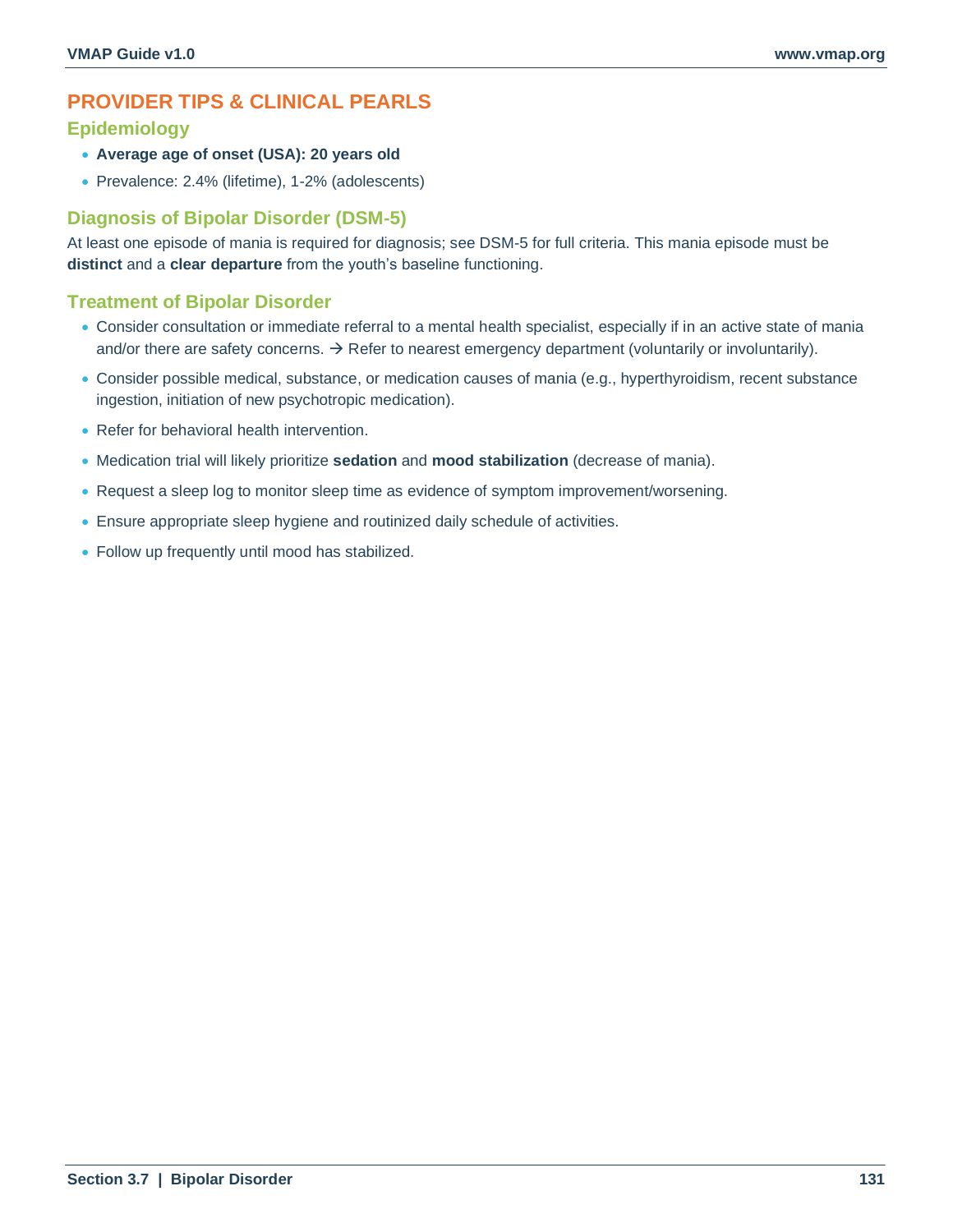## **ASSESSMENT QUESTIONS TO HELP IDENTIFY POSSIBLE BIPOLAR DISORDER**

| <b>Assessment Question</b>                                                                                                                                                                                       | <b>Increased Risk for Bipolar Disorder</b>                                                                                                                                                                                                                                                                                                                                                                                                                                                                                                       |
|------------------------------------------------------------------------------------------------------------------------------------------------------------------------------------------------------------------|--------------------------------------------------------------------------------------------------------------------------------------------------------------------------------------------------------------------------------------------------------------------------------------------------------------------------------------------------------------------------------------------------------------------------------------------------------------------------------------------------------------------------------------------------|
| Is there a family history of bipolar disorder or<br>schizophrenia?                                                                                                                                               | "Yes" to either significantly increases chances of the youth having bipolar disorder.                                                                                                                                                                                                                                                                                                                                                                                                                                                            |
| When did you first notice the symptoms and did<br>they come on suddenly?                                                                                                                                         | Sudden onset within 1-2 days is a more "classic" bipolar presentation.                                                                                                                                                                                                                                                                                                                                                                                                                                                                           |
| Did the mania symptoms seem to be a distinct<br>episode with a clear beginning and a clear<br>ending?                                                                                                            | An answer of "yes" is more "classic" bipolar presentation.                                                                                                                                                                                                                                                                                                                                                                                                                                                                                       |
| Is this type of manic mood state common for<br>the youth?                                                                                                                                                        | To be bipolar disorder, mania should not be common; it should be a clear departure<br>from baseline behavior.                                                                                                                                                                                                                                                                                                                                                                                                                                    |
| Did the episode of mania include true elation and<br>euphoria?                                                                                                                                                   | Elation during mania is common for children and adolescents; be skeptical of<br>presentations that only include irritability.                                                                                                                                                                                                                                                                                                                                                                                                                    |
| Can the youth and family identify 2-3 distinct<br>mood states (i.e., manic/euphoric,<br>baseline/euthymic, depressed/irritable)?                                                                                 | Many individuals with a long history of depression forget what their baseline mood<br>feels like and then mistake their happiness, absence of anhedonia, and renewed<br>energy for mania when the depression episode ends.<br>Depression is not necessary to diagnose a bipolar disorder, but it is common.                                                                                                                                                                                                                                      |
| Has the youth had a depressive episode?<br>More than one? What were they like?                                                                                                                                   | Most individuals with Bipolar Disorder have at least one major depressive episode<br>before experiencing mania for the first time.<br>Individuals with early age of onset of depression and highly recurrent depressive<br>episodes are more likely to go on to have a bipolar disorder (Schaffer, 2010).<br>Individuals who have depression with psychotic features, psychomotor agitation,<br>and/or atypical depressive symptoms such as hypersomnia and hyperphagia are more<br>likely to go on to have a bipolar disorder (Mitchell, 2008). |
| If an anti-depressant medication was ever<br>prescribed, did the onset of mania symptoms<br>coincide with initiation of that medication? Did<br>the mania symptoms stop when the medication<br>was discontinued? | Mania symptoms must be present after medication is fully discontinued to warrant<br>concern for a bipolar disorder.                                                                                                                                                                                                                                                                                                                                                                                                                              |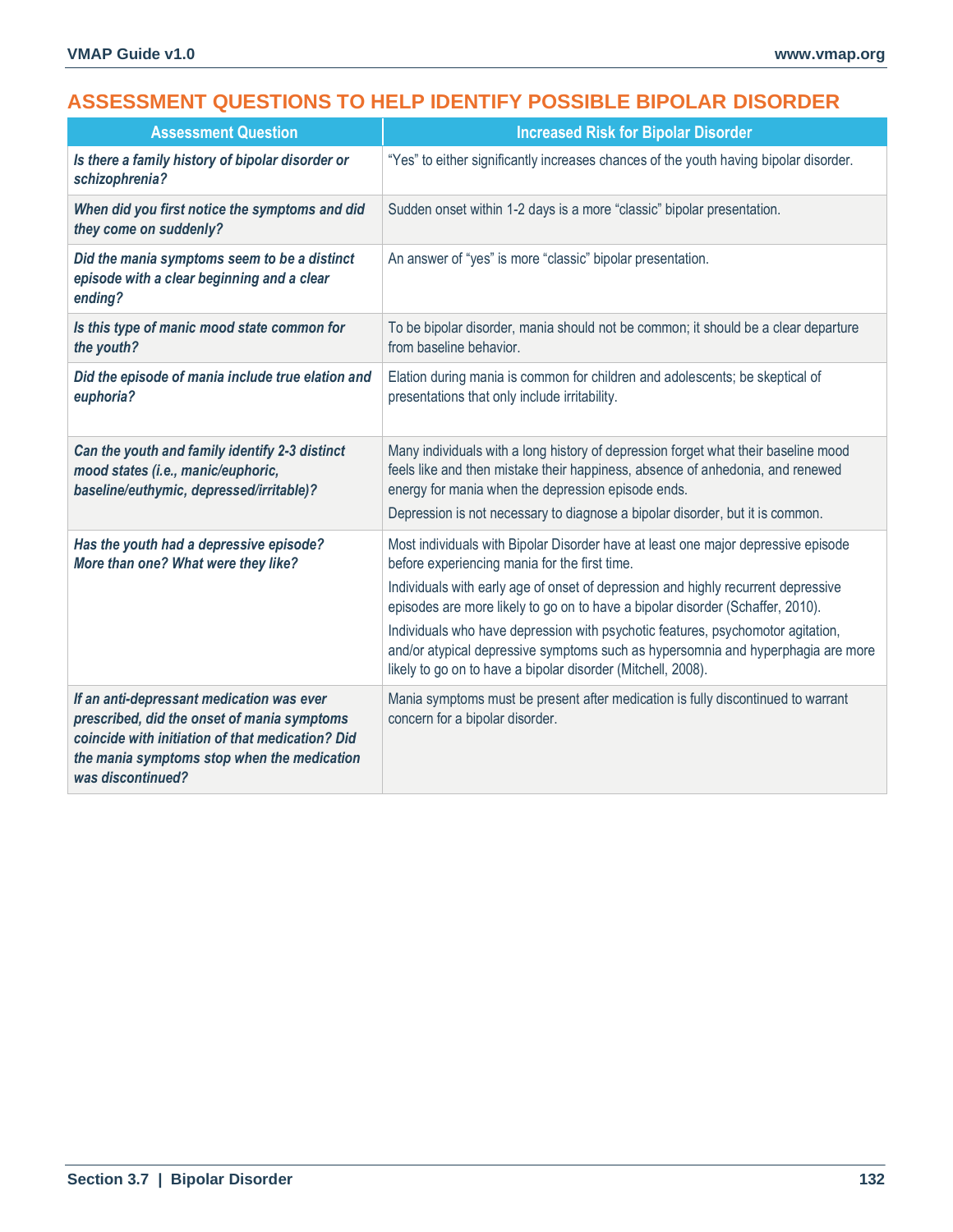## **TIPS FOR CAREGIVERS: BIPOLAR DISORDER**

## **What is Bipolar Disorder?**

Bipolar disorder is a condition characterized by extreme changes in a person's mood, energy, thinking, and behavior. Children with bipolar disorder have episodes of mania and many also experience episodes of depression.

An episode of mania is where a person's mood is elevated (overly happy), expansive, or very irritable and the person also has increased energy at the same time. These symptoms are present most or all of the day for at least four consecutive days. These symptoms should be a very clear change from the child's normal mood and behavior.

Other mania symptoms may include:

- Unrealistic highs in self-esteem or perceived ability and importance
- Significant increase in energy
- Decreased need for sleep; being able to go with little or no sleep for days without feeling tired
- Increase in talking, including increased rate of speech and difficulty interrupting their talking
- Distractibility the child's attention jumps frequently from one thing to the next
- Racing thoughts or ideas for example, thoughts are coming so fast they are hard to describe
- Excessive increase in goal-oriented activity
- Repeated high risk-taking behavior, such as abusing alcohol and drugs, reckless driving, or sexual promiscuity

### **Diagnosis**

The diagnosis of bipolar disorder in children and teens is complex. The symptoms listed above are often part of other conditions, such as Attention-Deficit/Hyperactivity Disorder (ADHD), Disruptive Mood Dysregulation Disorder (DMDD), Oppositional Defiant Disorder (ODD), anxiety, and substance abuse. This is why it is important to have a psychiatric or mental health specialist involved in diagnosis of Bipolar Disorder.

### **What causes Bipolar Disorder?**

There is no single known cause of Bipolar Disorder. It is likely the case that many factors work together to cause the illness for any given individual. Research suggests that genetics plays a big role in the cause of Bipolar Disorder because the conditions runs strongly in families. Having a parent with Bipolar Disorder makes a child 4-6 times more likely to develop the illness themselves; however, genetics are not the only cause. Clinical experience suggests that trauma or stressful life events can trigger the onset of Bipolar Disorder for people who are genetically vulnerable.

### **Treatment**

Bipolar Disorder can be effectively treated for children and teenagers. Treatment typically includes education for the patient and family about the condition, mood stabilizing medications, and psychotherapy. Medications often help decrease the occurrence of manic episodes and may also help with depression. Psychotherapy helps the patient learn more about stressors that contribute to mood changes, strategies to cope with strong emotions, and ways to improve self-esteem and relationships.

## **What is the caregiver's role in treatment?**

Parents and other caregivers play an essential role in a child's treatment for Bipolar Disorder. Parents must learn about and consider the full range of treatment options. Once a treatment plan is selected, the parent can help their child stay committed to the plan. This may involve providing and overseeing the child taking their medication, scheduling and attending psychotherapy sessions, and regularly checking in with the child's medical doctor about any new symptoms or side effects of medications.